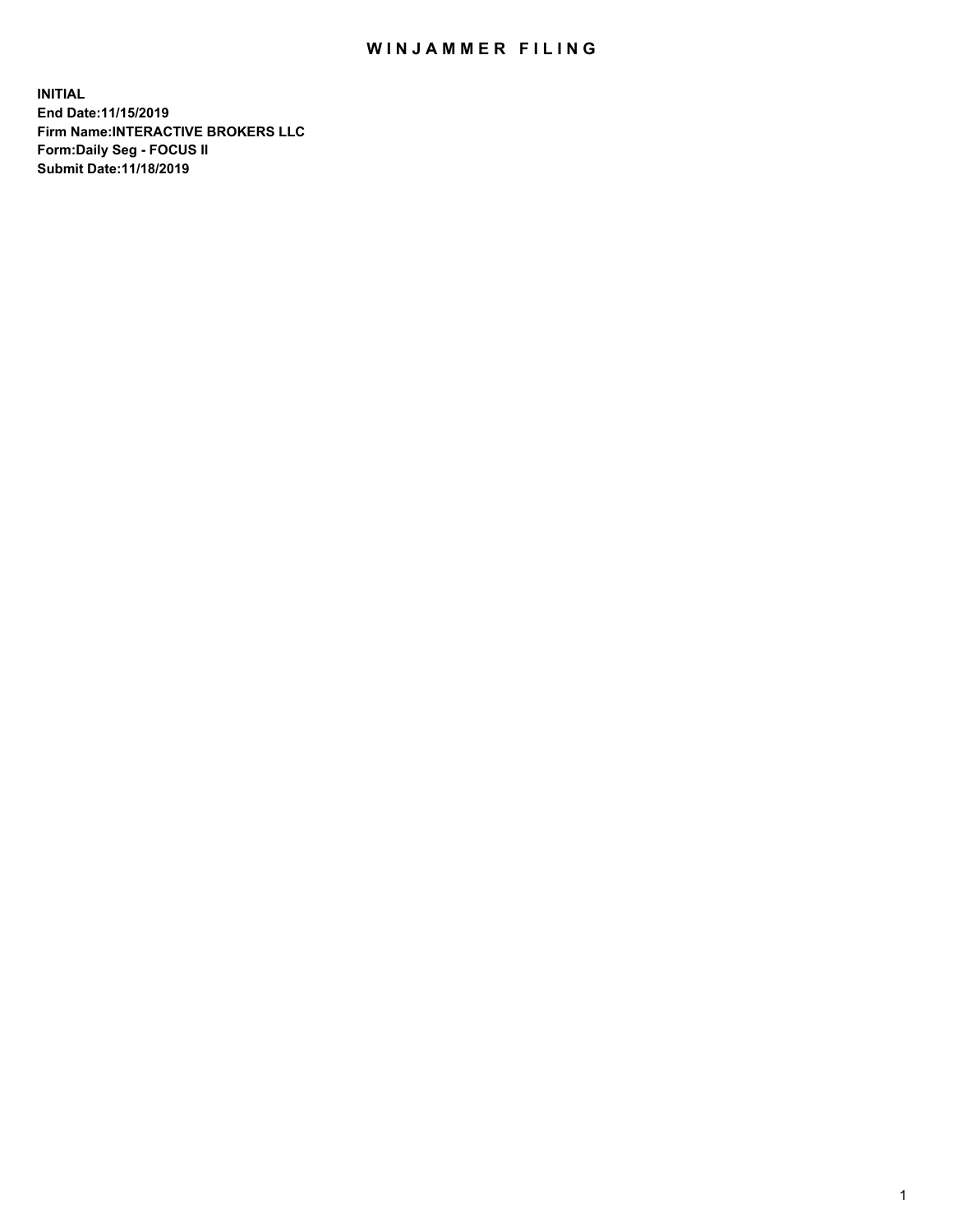**INITIAL End Date:11/15/2019 Firm Name:INTERACTIVE BROKERS LLC Form:Daily Seg - FOCUS II Submit Date:11/18/2019 Daily Segregation - Cover Page**

| Name of Company                                                                                                                                                                                                                                                                                                                | <b>INTERACTIVE BROKERS LLC</b>                                                                  |
|--------------------------------------------------------------------------------------------------------------------------------------------------------------------------------------------------------------------------------------------------------------------------------------------------------------------------------|-------------------------------------------------------------------------------------------------|
| <b>Contact Name</b>                                                                                                                                                                                                                                                                                                            | James Menicucci                                                                                 |
| <b>Contact Phone Number</b>                                                                                                                                                                                                                                                                                                    | 203-618-8085                                                                                    |
| <b>Contact Email Address</b>                                                                                                                                                                                                                                                                                                   | jmenicucci@interactivebrokers.c<br>om                                                           |
| FCM's Customer Segregated Funds Residual Interest Target (choose one):<br>a. Minimum dollar amount: ; or<br>b. Minimum percentage of customer segregated funds required:% ; or<br>c. Dollar amount range between: and; or<br>d. Percentage range of customer segregated funds required between:% and%.                         | $\overline{\mathbf{0}}$<br>$\overline{\mathbf{0}}$<br>155,000,000 245,000,000<br>0 <sub>0</sub> |
| FCM's Customer Secured Amount Funds Residual Interest Target (choose one):<br>a. Minimum dollar amount: ; or<br>b. Minimum percentage of customer secured funds required:%; or<br>c. Dollar amount range between: and; or<br>d. Percentage range of customer secured funds required between:% and%.                            | $\overline{\mathbf{0}}$<br>$\overline{\mathbf{0}}$<br>80,000,000 120,000,000<br>0 <sub>0</sub>  |
| FCM's Cleared Swaps Customer Collateral Residual Interest Target (choose one):<br>a. Minimum dollar amount: ; or<br>b. Minimum percentage of cleared swaps customer collateral required:% ; or<br>c. Dollar amount range between: and; or<br>d. Percentage range of cleared swaps customer collateral required between:% and%. | $\overline{\mathbf{0}}$<br>$\underline{\mathbf{0}}$<br>0 <sub>0</sub><br>0 <sub>0</sub>         |

Attach supporting documents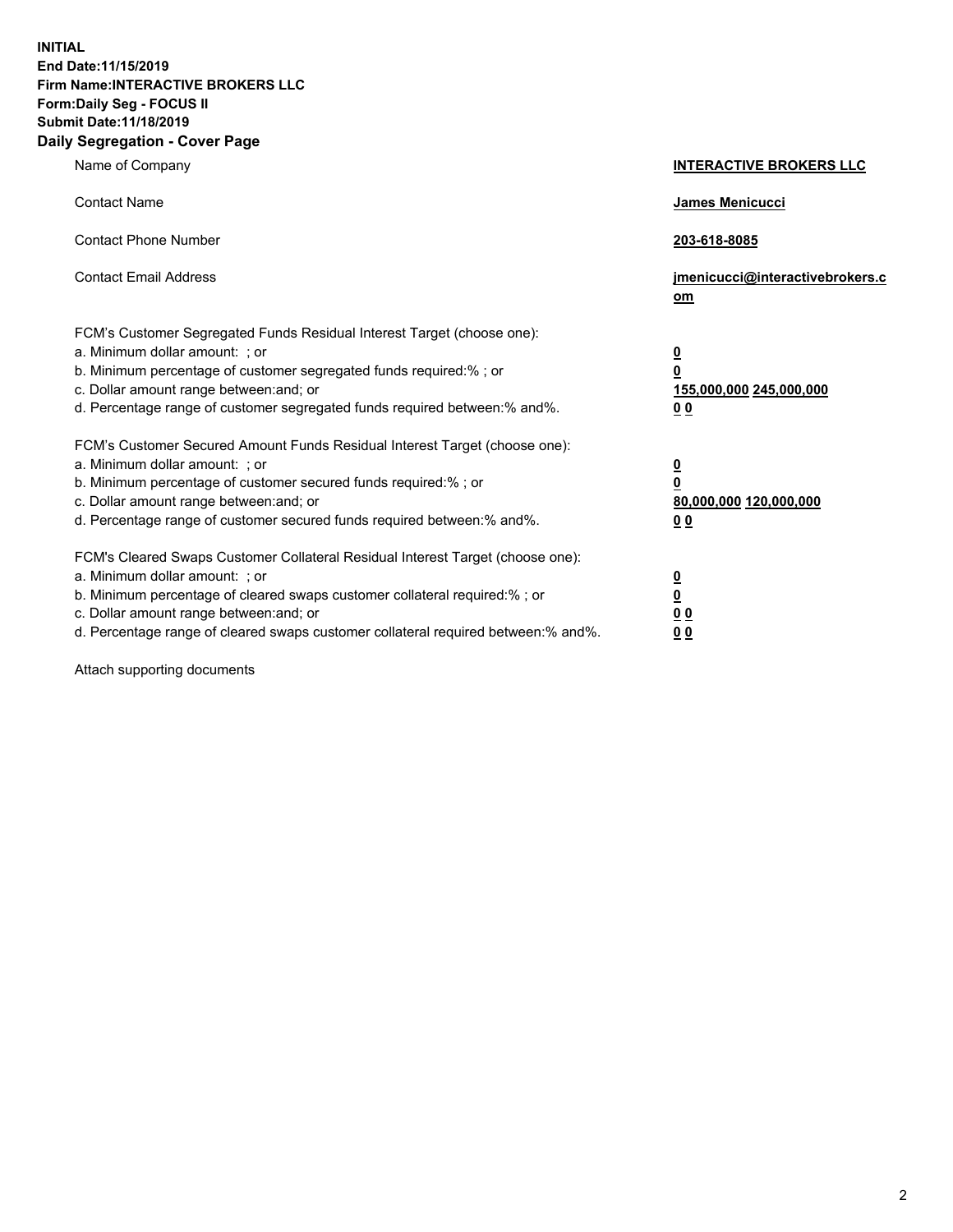## **INITIAL End Date:11/15/2019 Firm Name:INTERACTIVE BROKERS LLC Form:Daily Seg - FOCUS II Submit Date:11/18/2019 Daily Segregation - Secured Amounts**

|     | Daily Segregation - Secured Amounts                                                         |                                   |
|-----|---------------------------------------------------------------------------------------------|-----------------------------------|
|     | Foreign Futures and Foreign Options Secured Amounts                                         |                                   |
|     | Amount required to be set aside pursuant to law, rule or regulation of a foreign            | $0$ [7305]                        |
|     | government or a rule of a self-regulatory organization authorized thereunder                |                                   |
| 1.  | Net ledger balance - Foreign Futures and Foreign Option Trading - All Customers             |                                   |
|     | A. Cash                                                                                     | 495,764,725 [7315]                |
|     | B. Securities (at market)                                                                   | $0$ [7317]                        |
| 2.  | Net unrealized profit (loss) in open futures contracts traded on a foreign board of trade   | 15,477,377 [7325]                 |
| 3.  | Exchange traded options                                                                     |                                   |
|     | a. Market value of open option contracts purchased on a foreign board of trade              | 104,292 [7335]                    |
|     | b. Market value of open contracts granted (sold) on a foreign board of trade                | -58,982 [7337]                    |
| 4.  | Net equity (deficit) (add lines 1.2. and 3.)                                                | 511,287,412 [7345]                |
| 5.  | Account liquidating to a deficit and account with a debit balances - gross amount           | 3,576 [7351]                      |
|     | Less: amount offset by customer owned securities                                            | 0 [7352] 3,576 [7354]             |
| 6.  | Amount required to be set aside as the secured amount - Net Liquidating Equity              | 511,290,988 [7355]                |
|     | Method (add lines 4 and 5)                                                                  |                                   |
| 7.  | Greater of amount required to be set aside pursuant to foreign jurisdiction (above) or line | 511,290,988 [7360]                |
|     | 6.                                                                                          |                                   |
|     | FUNDS DEPOSITED IN SEPARATE REGULATION 30.7 ACCOUNTS                                        |                                   |
| 1.  | Cash in banks                                                                               |                                   |
|     | A. Banks located in the United States                                                       | 37,299,526 [7500]                 |
|     | B. Other banks qualified under Regulation 30.7                                              | 0 [7520] 37,299,526 [7530]        |
| 2.  | Securities                                                                                  |                                   |
|     | A. In safekeeping with banks located in the United States                                   | 492,994,875 [7540]                |
|     | B. In safekeeping with other banks qualified under Regulation 30.7                          | 0 [7560] 492,994,875 [7570]       |
| 3.  | Equities with registered futures commission merchants                                       |                                   |
|     | A. Cash                                                                                     | $0$ [7580]                        |
|     | <b>B.</b> Securities                                                                        | $0$ [7590]                        |
|     | C. Unrealized gain (loss) on open futures contracts                                         | $0$ [7600]                        |
|     | D. Value of long option contracts                                                           | $0$ [7610]                        |
|     | E. Value of short option contracts                                                          | 0 [7615] 0 [7620]                 |
| 4.  | Amounts held by clearing organizations of foreign boards of trade                           |                                   |
|     | A. Cash                                                                                     | $0$ [7640]                        |
|     | <b>B.</b> Securities                                                                        | $0$ [7650]                        |
|     | C. Amount due to (from) clearing organization - daily variation                             | $0$ [7660]                        |
|     | D. Value of long option contracts                                                           | $0$ [7670]                        |
| 5.  | E. Value of short option contracts                                                          | 0 [7675] 0 [7680]                 |
|     | Amounts held by members of foreign boards of trade                                          |                                   |
|     | A. Cash<br><b>B.</b> Securities                                                             | 100,927,059 [7700]<br>$0$ [7710]  |
|     | C. Unrealized gain (loss) on open futures contracts                                         | -166,219 [7720]                   |
|     | D. Value of long option contracts                                                           | 104,292 [7730]                    |
|     | E. Value of short option contracts                                                          | -58,982 [7735] 100,806,150 [7740] |
| 6.  | Amounts with other depositories designated by a foreign board of trade                      | $0$ [7760]                        |
| 7.  | Segregated funds on hand                                                                    | $0$ [7765]                        |
| 8.  | Total funds in separate section 30.7 accounts                                               | 631,100,551 [7770]                |
| 9.  | Excess (deficiency) Set Aside for Secured Amount (subtract line 7 Secured Statement         | 119,809,563 [7380]                |
|     | Page 1 from Line 8)                                                                         |                                   |
| 10. | Management Target Amount for Excess funds in separate section 30.7 accounts                 | 80,000,000 [7780]                 |
| 11. | Excess (deficiency) funds in separate 30.7 accounts over (under) Management Target          | 39,809,563 [7785]                 |
|     |                                                                                             |                                   |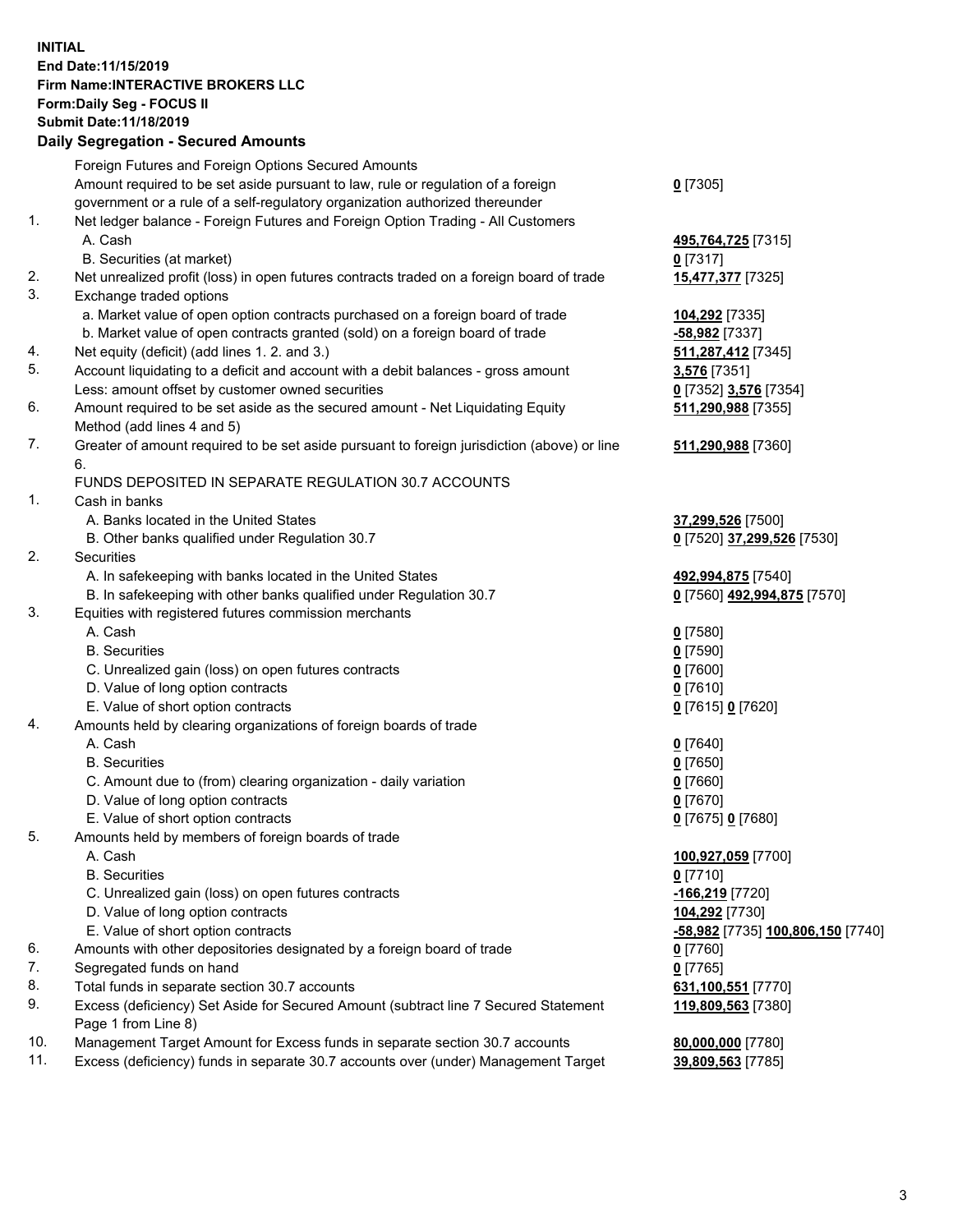**INITIAL End Date:11/15/2019 Firm Name:INTERACTIVE BROKERS LLC Form:Daily Seg - FOCUS II Submit Date:11/18/2019 Daily Segregation - Segregation Statement** SEGREGATION REQUIREMENTS(Section 4d(2) of the CEAct) 1. Net ledger balance A. Cash **4,126,965,566** [7010] B. Securities (at market) **0** [7020] 2. Net unrealized profit (loss) in open futures contracts traded on a contract market **-37,853,130** [7030] 3. Exchange traded options A. Add market value of open option contracts purchased on a contract market **156,480,628** [7032] B. Deduct market value of open option contracts granted (sold) on a contract market **-180,397,489** [7033] 4. Net equity (deficit) (add lines 1, 2 and 3) **4,065,195,575** [7040] 5. Accounts liquidating to a deficit and accounts with debit balances - gross amount **978,256** [7045] Less: amount offset by customer securities **0** [7047] **978,256** [7050] 6. Amount required to be segregated (add lines 4 and 5) **4,066,173,831** [7060] FUNDS IN SEGREGATED ACCOUNTS 7. Deposited in segregated funds bank accounts A. Cash **999,501,513** [7070] B. Securities representing investments of customers' funds (at market) **1,939,635,570** [7080] C. Securities held for particular customers or option customers in lieu of cash (at market) **0** [7090] 8. Margins on deposit with derivatives clearing organizations of contract markets A. Cash **2,367,926** [7100] B. Securities representing investments of customers' funds (at market) **1,360,852,494** [7110] C. Securities held for particular customers or option customers in lieu of cash (at market) **0** [7120] 9. Net settlement from (to) derivatives clearing organizations of contract markets **-11,079,394** [7130] 10. Exchange traded options A. Value of open long option contracts **156,347,697** [7132] B. Value of open short option contracts **-180,317,916** [7133] 11. Net equities with other FCMs A. Net liquidating equity **0** [7140] B. Securities representing investments of customers' funds (at market) **0** [7160] C. Securities held for particular customers or option customers in lieu of cash (at market) **0** [7170] 12. Segregated funds on hand **0** [7150] 13. Total amount in segregation (add lines 7 through 12) **4,267,307,890** [7180] 14. Excess (deficiency) funds in segregation (subtract line 6 from line 13) **201,134,059** [7190] 15. Management Target Amount for Excess funds in segregation **155,000,000** [7194] **46,134,059** [7198]

16. Excess (deficiency) funds in segregation over (under) Management Target Amount Excess